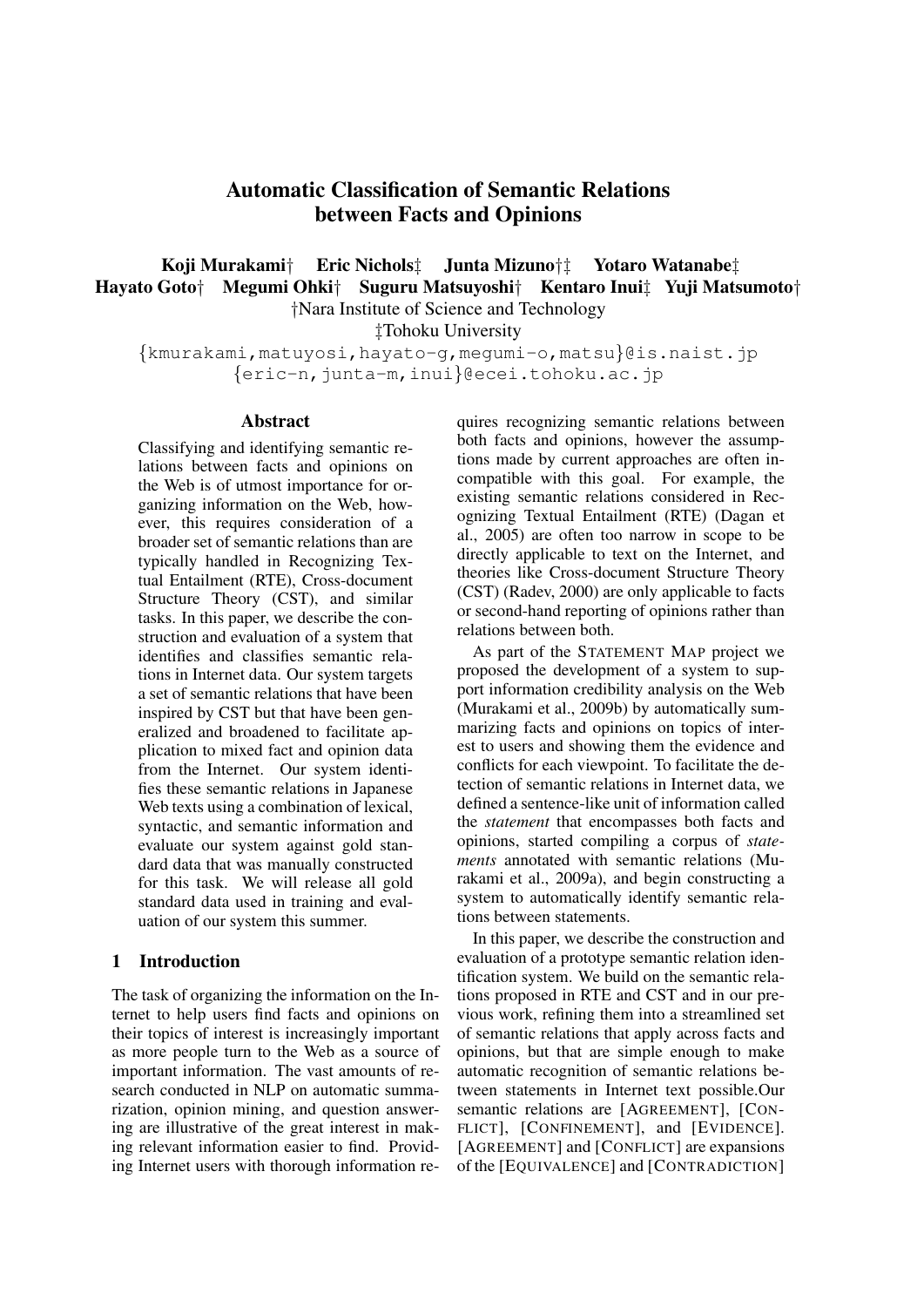relations used in RTE. [CONFINEMENT] and [EVIDENCE] are new relations between facts and opinions that are essential for understanding how statements on a topic are inter-related.

Our task differs from opinion mining and sentiment analysis which largely focus on identifying the polarity of an opinion for defined parameters rather than identify how facts and opinions relate to each other, and it differs from web document summarization tasks which focus on extracting information from web page structure and contextual information from hyperlinks rather than analyzing the semantics of the language on the webpage itself.

We present a system that automatically identifies semantic relations between *statements* in Japanese Internet texts. Our system uses *structural alignment* to identify *statement* pairs that are likely to be related, then classifies semantic relations using a combination of lexical, syntactic, and semantic information. We evaluate cross-statement semantic relation classification on sentence pairs that were taken from Japanese Internet texts on several topics and manually annotated with a semantic relation where one is present. In our evaluation, we look closely at the impact that each of the resources has on semantic relation classification quality.

The rest of this paper is organized as follows. In Section 2, we discuss related work in summarization, semantic relation classification, opinion mining, and sentiment analysis, showing how existing classification schemes are insufficient for our task. In Section 3, we introduce a set of cross-sentential semantic relations for use in the opinion classification needed to support information credibility analysis on the Web. In Section 4, we present our cross-sentential semantic relation recognition system, and discuss the algorithms and resources that are employed. In Section 5, we evaluate our system in a semantic relation classification task. In Section 6, we discuss our findings and conduct error analysis. Finally, we conclude the paper in Section 7.

### 2 Related Work

#### 2.1 Recognizing Textual Entailment

Identifying logical relations between texts is the focus of Recognizing Textual Entailment, the task of deciding whether the meaning of one text is entailed from another text. A major task in the RTE Challenge (Recognizing Textual Entailment Challenge) is classifying the semantic relation between a Text (T) and a Hypothesis (H) into [ENTAILMENT], [CONTRA-DICTION], or [UNKNOWN]. Over the last several years, several corpora annotated with thousands of (T,H) pairs have been constructed for this task. In these corpora, each pair was tagged indicating its related task (e.g. Information Extraction, Question Answering, Information Retrieval or Summarization).

The RTE Challenge has successfully employed a variety of techniques in order to recognize instances of textual entailment, including methods based on: measuring the degree of lexical overlap between bag of words (Glickman et al., 2005; Jijkoun and de Rijke, 2005), the alignment of graphs created from syntactic or semantic dependencies (Marsi and Krahmer, 2005; MacCartney et al., 2006), statistical classifiers which leverage a wide range of features (Hickl et al., 2005), or reference rule generation (Szpektor et al., 2007). These approaches have shown great promise in RTE for entailment pairs in the corpus, but more robust models of recognizing logical relations are still desirable.

The definition of contradiction in RTE is that T contradicts H if it is very unlikely that both T and H can be true at the same time. However, in real documents on the Web, there are many pairs of examples which are contradictory in part, or where one statement confines the applicability of another, as shown in the examples in Table 1.

#### 2.2 Cross-document Structure Theory

Cross-document Structure Theory (CST), developed by Radev (2000), is another task of recognizing semantic relations between sentences. CST is an expanded rhetorical structure analysis based on Rhetorical Structure Theory (RST: (William and Thompson, 1988)), and attempts to describe the semantic relations that exist between two or more sentences from different source documents that are related to the same topic, as well as those that come from a single source document. A corpus of crossdocument sentences annotated with CST relations has also been constructed (The CSTBank Corpus: (Radev et al., 2003)). CSTBank is organized into clusters of topically-related articles. There are 18 kinds of semantic relations in this corpus, not limited to [EQUIVA-LENCE] or [CONTRADICTION], but also including [JUDGEMENT], [ELABORATION], and [RE-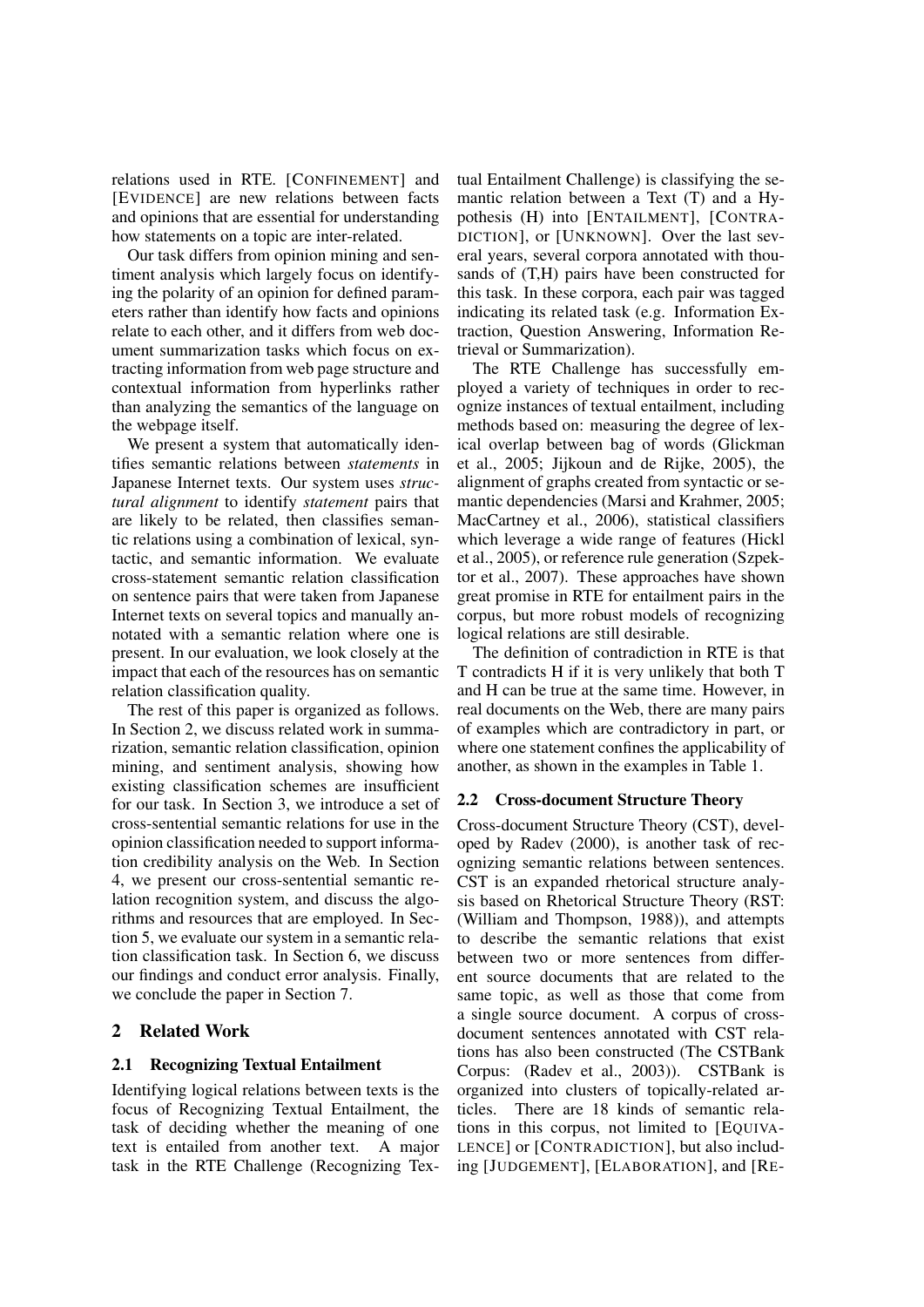| Ouery                                           | Matching sentences                                                                    | Output        |
|-------------------------------------------------|---------------------------------------------------------------------------------------|---------------|
| キシリトールは虫歯予防に効果<br>がある                           | キシリトールの含まれている量が多いほどむし歯予防の効果は高いようです                                                    | 同意            |
|                                                 | The cavity-prevention effects are greater the more Xylitol is included.               | [AGREEMENT].  |
|                                                 | キシリトールがお口の健康維持や虫歯予防にも効果を発揮します                                                         | 同意            |
| Xylitol is effective at preventing<br>cavities. | Xylitol shows effectiveness at maintaining good oral hygiene and preventing cavities. | [AGREEMENT]   |
|                                                 | キシリトールの虫歯抑制効果についてはいろいろな意見がありますが実際は効                                                   | 対立            |
|                                                 | 果があるわけではありません                                                                         |               |
|                                                 | There are many opinions about the cavity-prevention effectiveness of Xylitol, but it  | [CONFLICT]    |
|                                                 | is not really effective.                                                              |               |
| 還元水は健康に良い                                       | 弱アルカリ性のアルカリイオン還元水があなたと家族の健康を支えます                                                      | 同意            |
|                                                 | Reduced water, which has weak alkaline ions, supports the health of you and your      | [AGREEMENT]   |
|                                                 | family.                                                                               |               |
| Reduced water is good for the<br>health.        | 還元水は活性酸素を除去すると言われ健康を維持してくれる働きをもたらす                                                    | 同意            |
|                                                 | Reduced water is said to remove active oxygen from the body, making it effective at   | [AGREEMENT]   |
|                                                 | promoting good health.                                                                |               |
|                                                 | 美味しくても酸化させる水は健康には役立ちません                                                               | 対立            |
|                                                 | Even if oxidized water tastes good, it does not help one's health.                    | [CONFLICT]    |
| イソフラボンは健康維持に効果                                  | 大豆イソフラボンをサプリメントで過剰摂取すると健康維持には負の影響を与                                                   | 限定            |
| がある                                             | える結果となります                                                                             |               |
| Isoflavone is effective at                      | Taking too much soy isoflavone as a supplement will have a negative effect on one's   | [CONFINEMENT] |
| maintaining good health.                        | health                                                                                |               |

Table 1: Example semantic relation classification.

FINEMENT]. Etoh *et al.* (Etoh and Okumura, 2005) constructed a Japanese Cross-document Relation Corpus, and they redefined 14 kinds of semantic relations in their corpus.

CST was designed for objective expressions because its target data is newspaper articles related to the same topic. Facts, which can be extracted from newspaper articles, have been used in conventional NLP research, such as Information Extraction or Factoid Question Answering. However, there are a lot of opinions on the Web, and it is important to survey opinions in addition to facts to give Internet users a comprehensive view of the discussions on topics of interest.

### 2.3 Cross-document Summarization Based on CST Relations between Sentences

Zhang and Radev (2004) attempted to classify CST relations between sentence pairs extracted from topically related documents. However, they used a vector space model and tried multi-class classification. The results were not satisfactory. This observation may indicate that the recognition methods for each relation should be developed separately. Miyabe *et al.* (2008) attempted to recognize relations that were defined in a Japanese cross-document relation corpus (Etoh and Okumura, 2005). However, their target relations were limited to [EQUIVALENCE] and [TRANSITION]; other relations were not targeted. Recognizing [EVIDENCE] is indispensable for organizing information on the Internet. We need to develop satisfactory methods of [EV-IDENCE] recognition.

#### 2.4 Opinion Mining and Sentiment Analysis

Subjective statements, such as opinions, have recently been the focus of much NLP research including review analysis, opinion extraction, opinion question answering, and sentiment analysis. In the corpus constructed in the Multi-Perspective Question Answering (MPQA) Project (Wiebe et al., 2005), individual expressions are tagged that correspond to explicit mentions of private states, speech event, and expressive subjective elements.

The goal of opinion mining to extract expressions with polarity from texts, not to recognize semantic relations between sentences. Sentiment analysis also focus classifying subjective expressions in texts into positive/negative classes. In comparison, although we deal with sentiment information in text, our objective is to recognize semantic relations between sentences. If a user's query requires positive/negative information, we will also need to extract sentences including sentiment expression like in opinion mining, however, our semantic relation, [CONFINEMENT], is more precise because it identifies the condition or scope of the polarity. Queries do not necessarily include sentiment information; we also accept queries that are intended to be a statement of fact. For example, for the query "Xylitol is effective at preventing cavities." in Table 1, we extract a variety of sentences from the Web and recognize semantic relations between the query and many kinds of sentences.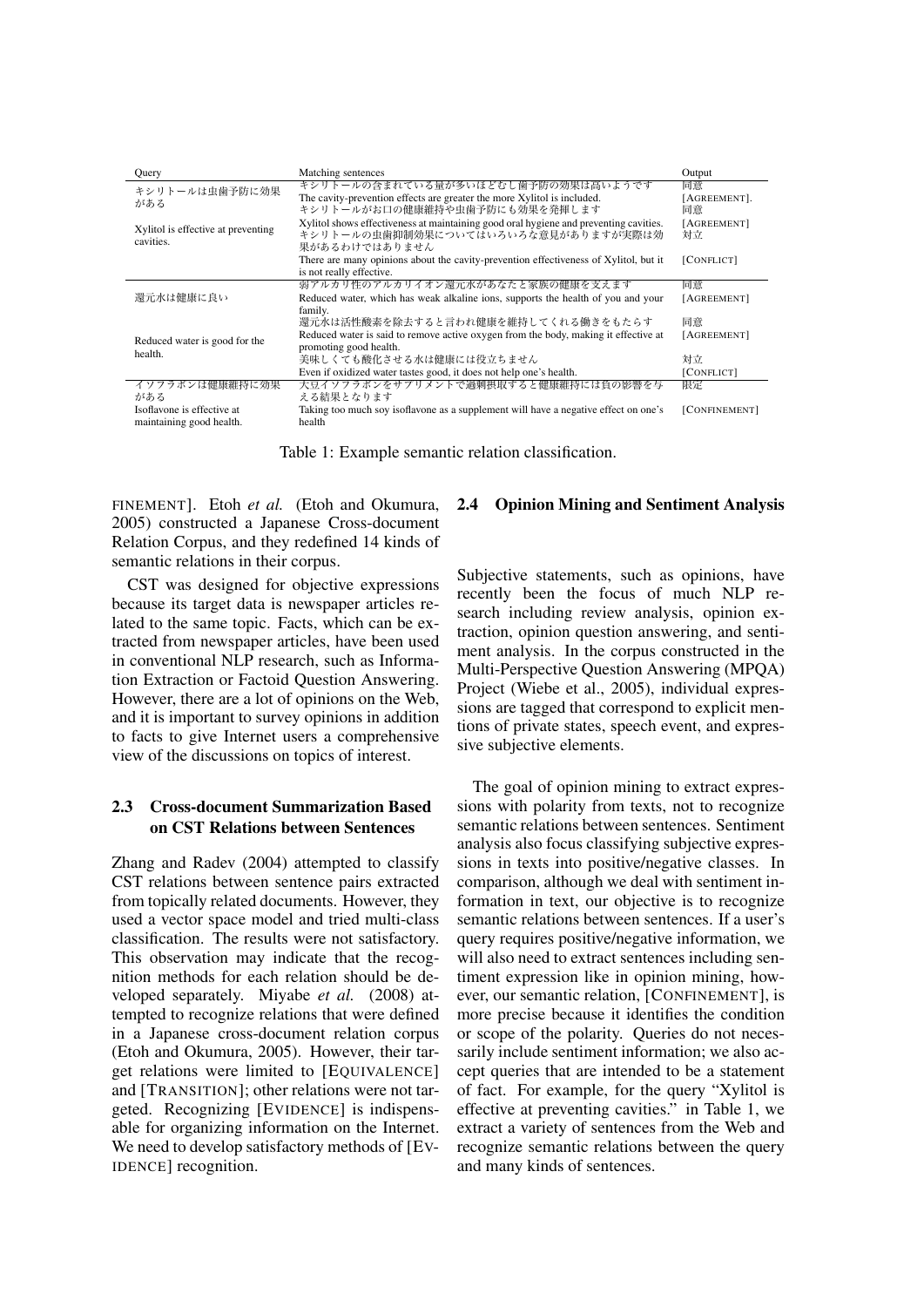## 3 Semantic Relations between **Statements**

In this section, we define the semantic relations that we will classify in Japanese Internet texts as well as their corresponding relations in RTE and CST. Our goal is to define semantic relations that are applicable over both fact and opinions, making them more appropriate for handling Internet texts. See Table 1 for real examples.

## 3.1 [AGREEMENT]

A bi-directional relation where statements have equivalent semantic content on a shared topic. Here we use *topic* in a narrow sense to mean that the semantic contents of both statements are relevant to each other.

The following is an example of [AGREE-MENT] on the topic of *bio-ethanol environmental impact*.

- (1) a. Bio-ethanol is good for the environment.
	- b. Bio-ethanol is a high-quality fuel, and it has the power to deal with the environment problems that we are facing.

Once relevance has been established, [AGREEMENT] can range from strict logical entailment or identical polarity of opinions.

Here is an example of two statements that share a broad topic, but that are not classified as [AGREEMENT] because *preventing cavities* and *tooth calcification* are not intuitively relevant.

(2) a. Xylitol is effective at preventing cavities. b. Xylitol advances tooth calcification.

### 3.2 [CONFLICT]

A bi-directional relation where statements have negative or contradicting semantic content on a shared topic. This can range from strict logical contradiction to opposite polarity of opinions. The next pair is a [CONFLICT] example.

- (3) a. Bio-ethanol is good for our earth.
	- b. There is a fact that bio-ethanol further the destruction of the environment.

## 3.3 [EVIDENCE]

A uni-directional relation where one statement provides justification or supporting evidence for the other. Both statements can be either facts or opinions. The following is a typical example:

(4) a. I believe that applying the technology of cloning must be controlled by law.

b. There is a need to regulate cloning, because it can be open to abuse.

The *statement* containing the evidence consists of two parts: one part has a [AGREEMENT] or [CONFLICT] with the other *statement*, the other part provides support or justification for it.

### 3.4 [CONFINEMENT]

A uni-directional relation where one statement provides more specific information about the other or quantifies the situations in which it applies. The pair below is an example, in which one *statement* gives a condition under which the other can be true.

- (5) a. Steroids have side-effects.
	- b. There is almost no need to worry about side-effects when steroids are used for local treatment.

## 4 Recognizing Semantic Relations

In order to organize the information on the Internet, we need to identify the [AGREE-MENT], [CONFLICT], [CONFINEMENT], and [EVIDENCE] semantic relations. Because identification of [AGREEMENT] and [CONFLICT] is a problem of measuring semantic similarity between two *statements*, it can be cast as a sentence alignment problem and solved using an RTE framework. The two sentences do not need to be from the same source.

However, the identification of [CONFINE-MENT] and [EVIDENCE] relations depend on contextual information in the sentence. For example, conditional statements or specific discourse markers like "because" act as important cues for their identification. Thus, to identify these two relations across documents, we must first identify [AGREEMENT] or [CONFLICT] between sentences in different documents and then determine if there is a [CONFINEMENT] or [EV-IDENCE] relation in one of the documents.

Furthermore, the surrounding text often contains contextual information that is important for identifying these two relations. Proper handling of surrounding context requires discourse analysis and is an area of future work, but our basic detection strategy is as follows:

- 1. Identify a [AGREEMENT] or [CONFLICT] relation between the Query and Text
- 2. Search the Text sentence for cues that identify [CONFINEMENT] or [EVIDENCE]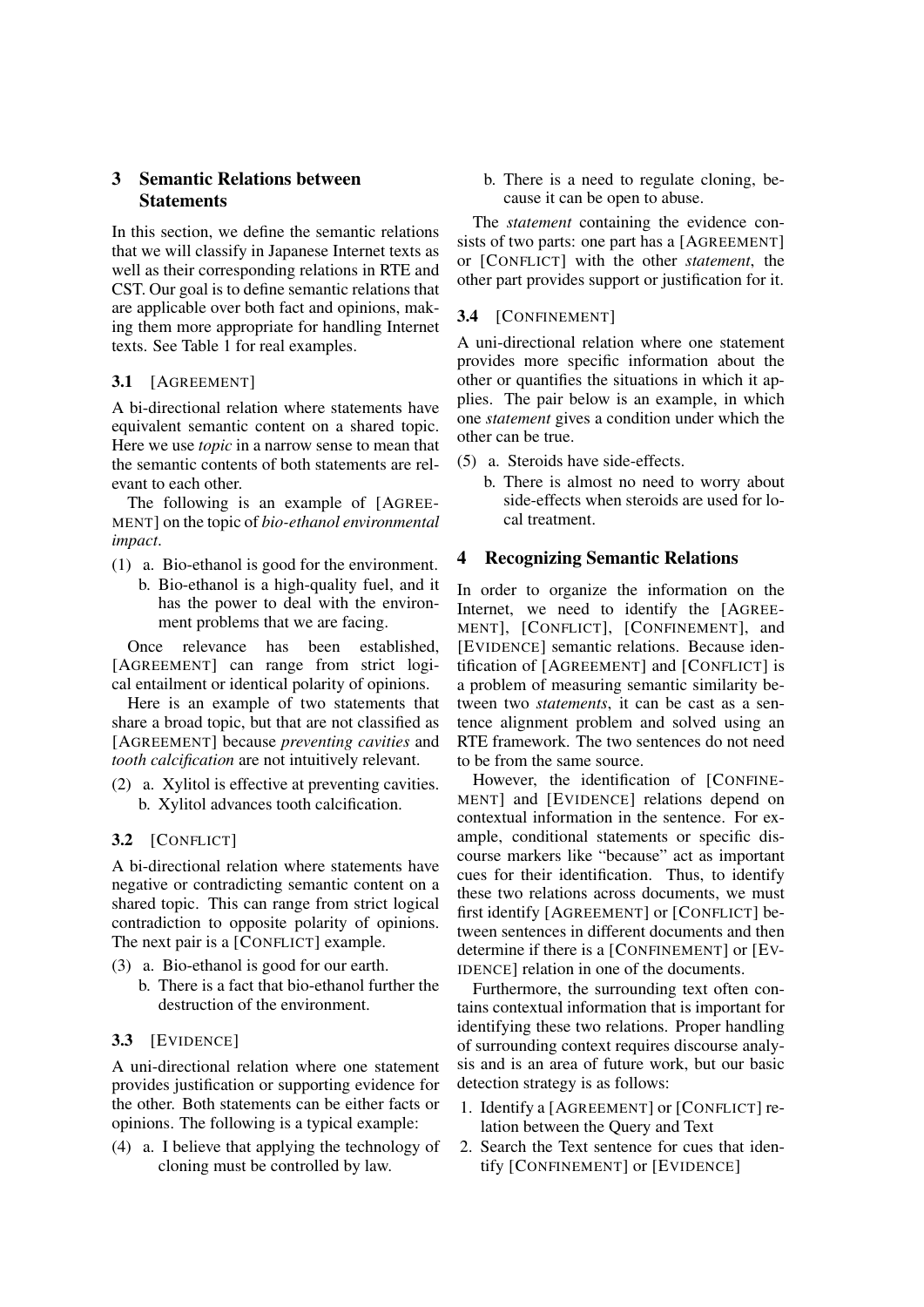3. Infer the applicability of the [CONFINE-MENT] or [EVIDENCE] relations in the Text to the Query

### 4.1 System Overview

We have finished constructing a prototype system that detects semantic relation between *statements*. It has a three-stage architecture similar to the RTE system of MacCartney *et al.* (2006):

- 1. Linguistic analysis
- 2. Structural alignment
- 3. Feature extraction for detecting [EVIDENCE] and [CONFINEMENT]
- 4. Semantic relation classification

However, we differ in the following respects.

First, our relation classification is broader than RTE's simple distinction between [ENTAIL-MENT], [CONTRADICTION], and [UNKNOWN]; in place of [ENTAILMENT] and [CONTRA-DICTION, we use broader [AGREEMENT] and [CONFLICT] relations. We also consider cover gradations of applicability of statements with the [CONFINEMENT] relation.

Second, we conduct structural alignment with the goal of aligning semantic structures. We do this by directly incorporating dependency alignments and predicate-argument structure information for both the user query and the Web text into the alignment scoring process. This allows us to effectively capture many long-distance alignments that cannot be represented as lexical alignments. This contrasts with MacCartney *et al.* (2006), who uses dependency structures for the Hypothesis to reduce the lexical alignment search space but do not produce structural alignments and do not use the dependencies in detecting entailment.

Finally, we apply several rich semantic resources in alignment and classification: extended modality information that helps align and classify structures that are semantically similar but divergent in tense or polarity; and lexical similarity through ontologies like WordNet.

#### 4.2 Linguistic Analysis

In order to identify semantic relations between the user *query* (Q) and the sentence extracted from Web *text* (T), we first conduct syntactic and semantic linguistic analysis to provide a basis for alignment and relation classification.

For syntactic analysis, we use the Japanese dependency parser CaboCha (Kudo and Mat-



Figure 1: An example of structural alignment

sumoto, 2002) and the predicate-argument structure analyzer ChaPAS (Watanabe et al., 2010). CaboCha splits the Japanese text into phrase-like chunks and represents syntactic dependencies between the chunks as edges in a graph. Cha-PAS identifies predicate-argument structures in the dependency graph produced by CaboCha.

We also conduct extended modality analysis using the resources provided by Matsuyoshi *et al.* (2010), focusing on tense, modality, and polarity, because such information provides important clues for the recognition of semantic relations between *statements*.

#### 4.3 Structural Alignment

In this section, we describe our approach to structural alignment. The structural alignment process is shown in Figure 1. It consists of the following two phases:

- 1. lexical alignment
- 2. structural alignment

We developed a heuristic-based algorithm to align chunk based on lexical similarity information. We incorporate the following information into an alignment confidence score that has a range of 0.0-1.0 and align chunk whose scores cross an empirically-determined threshold.

- surface level similarity: identical content words or cosine similarity of chunk contents
- *•* semantic similarity of predicate-argument structures
	- predicates we check for matches in predicate entailment databases (Hashimoto et al., 2009; Matsuyoshi et al., 2008) considering the default case frames reported by ChaPAS
	- arguments we check for synonym or hypernym matches in the Japanese WordNet (2008) or the Japanese hypernym collection of Sumida *et al.* (2008)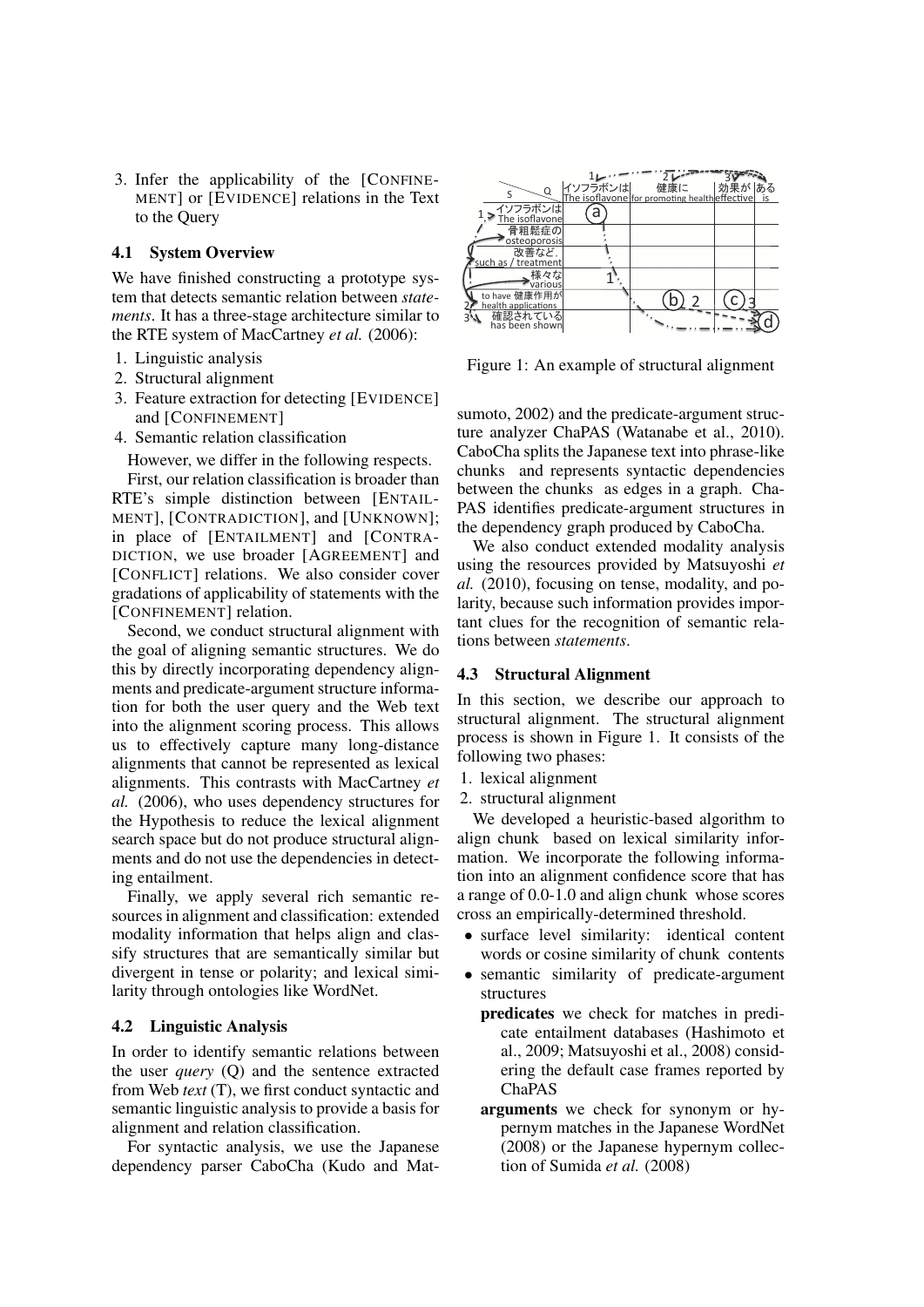

Figure 2: Determining the compatibility of semantic structures

We compare the predicate-argument structure of the query to that of the text and determine if the argument structures are compatible. This process is illustrated in Figure 2 where the T(ext) "Agricultural chemicals are used in the field." is aligned with the H(ypothesis) "Over the field, agricultural chemicals are sprayed." Although the verbs *used* and *sprayed* are not directly semantically related, they are aligned because they share the same argument structures. This lets up align predicates for which we lack semantic resources. We use the following information to determine predicate-argument alignment:

- the number of aligned children
- *•* the number of aligned case frame arguments
- the number of possible alignments in a window of *n* chunk
- predicates indicating existence or quantity. E.g. *many*, *few*, *to exist*, etc.
- polarity of both parent and child chunks using the resources in (Higashiyama et al., 2008; Kobayashi et al., 2005)

We treat structural alignment as a machine learning problem and train a Support Vector Machine (SVM) model to decide if lexically aligned chunks are semantically aligned.

We train on gold-standard labeled alignment of 370 sentence pairs. This data set is described in more detail in Section 5.1. As features for our SVM model, we use the following information:

- *•* the distance in edges in the dependency graph between parent and child for both sentences
- the distance in chunks between parent and child in both sentences
- binary features indicating whether each chunk is a predicate or argument according to ChaPAS
- the parts-of-speech of first and last word in each chunk
- *•* when the chunk ends with a case marker, the case of the chunk , otherwise *none*
- the lexical alignment score of each chunk pair

### 4.4 Feature Extraction for Detecting Evidence and Confinement

Once the structural alignment system has identified potential [AGREEMENT] or [CONFLICT] relations, we need to extract contextual cues in the Text as features for detecting [CONFINE-MENT] and [EVIDENCE] relations. Conditional statements, degree adverbs, and partial negation, which play a role in limiting the scope or degree of a *query*'s contents in the *statement*, can be important cues for detecting the these two semantic relations. We currently use a set of heuristics to extract a set of expressions to use as features for classifying these relations using SVM models.

#### 4.5 Relation Classification

Once the structural alignment is successfully identified, the task of semantic relation classification is straightforward. We also solve this problem with machine learning by training an SVM classifier. As features, we draw on a combination of lexical, syntactic, and semantic information including the syntactic alignments from the previous section. The feature set is:

- alignments We define two binary function,  $ALIGN_{word}(q_i, t_m)$  for the lexical alignment and  $ALIGN_{struct}((q_i, q_j), (t_m, t_k))$ for the structural alignment to be true if and only if the node  $q_i, q_j \in Q$  has been semantically and structurally aligned to the node  $t_m, t_k \in T$ . *Q* and *T* are the (*Q*)uery and the (T)ext, respectively. We also use a separate feature for a score representing the likelihood of the alignment.
- modality We have a feature that encodes all of the possible polarities of a predicate node from modality analysis, which indicates the utterance type, and can be *assertive*, *volitional*, *wish*, *imperative*, *permissive*, or *interrogative*. Modalities that do not represent opinions (i.e. *imperative*, *permissive* and *interrogative*) often indicate [OTHER] relations.
- antonym We define a binary function  $ANTONYM(q_i,t_m)$ that indicates if the pair is identified as an antonym. This information helps identify [CONFLICT].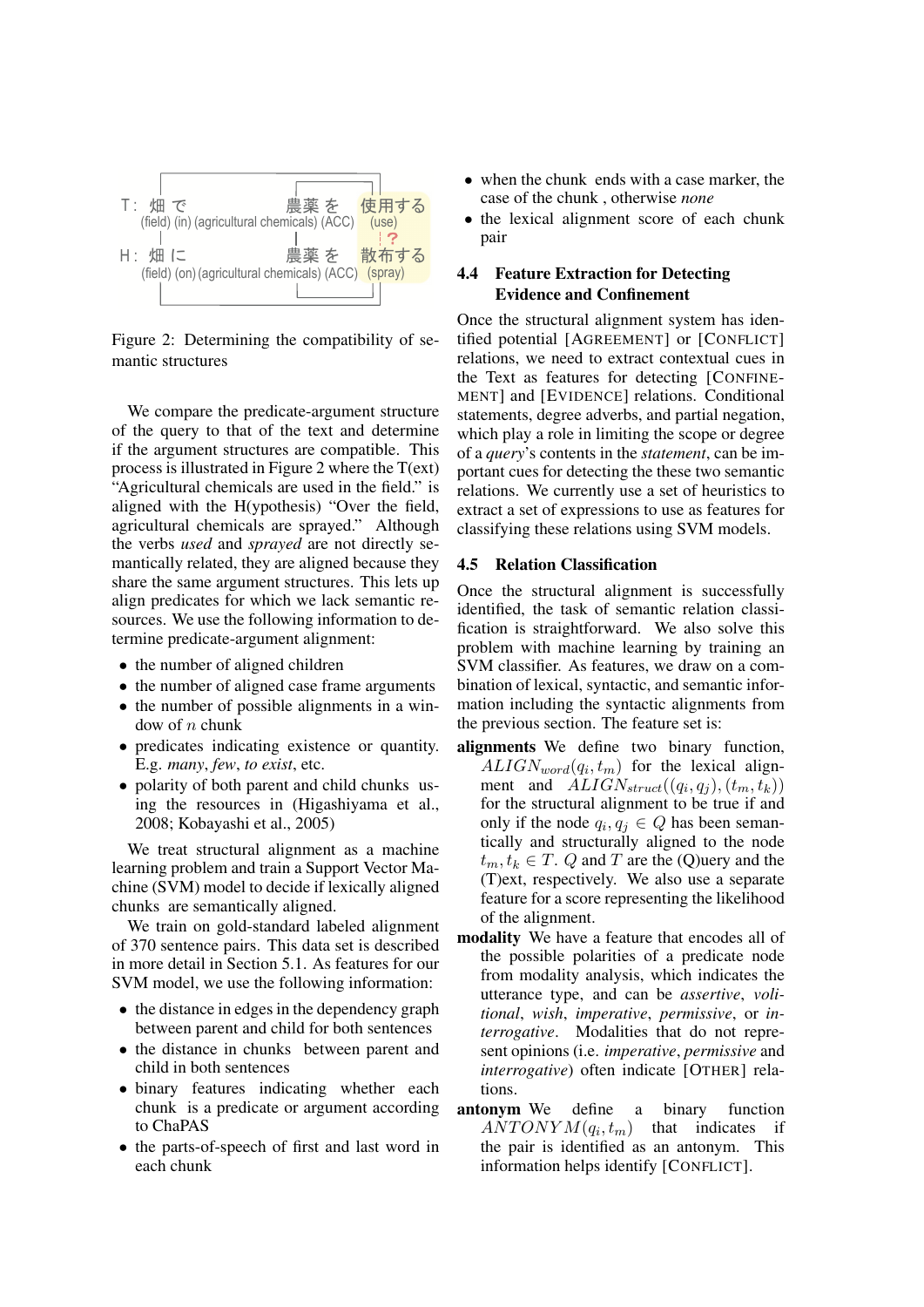| <b>Relation</b> | <b>Measure</b> | 3-class  |           |      | <b>Cascaded 3-class</b> |                          |
|-----------------|----------------|----------|-----------|------|-------------------------|--------------------------|
| [AGREEMENT]     | precision      | 0.79     | (128/162) | 0.80 | (126/157)               | $+0.01$                  |
| [AGREEMENT]     | recall         | 0.86     | (128/149) | 0.85 | (126/149)               | $-0.01$                  |
| [AGREEMENT]     | f-score        | 0.82     |           | 0.82 |                         |                          |
| [CONFLICT]      | precision      | $\Omega$ | (0/5)     | 0.36 | (5/14)                  | $+0.36$                  |
| [CONFLICT]      | recall         | $\theta$ | (0/12)    | 0.42 | (5/12)                  | $+0.42$                  |
| [CONFLICT]      | f-score        | $\theta$ |           | 0.38 |                         | $+0.38$                  |
| [CONFINEMENT]   | precision      | 0.4      | (4/10)    | 0.8  | (4/5)                   | $+0.4$                   |
| [CONFINEMENT]   | recall         | 0.17     | (4/23)    | 0.17 | (4/23)                  | $\overline{\phantom{0}}$ |
| [CONFINEMENT]   | f-score        | 0.24     |           | 0.29 |                         | $+0.05$                  |

Table 2: Semantic relation classification results comparing 3-class and cascaded 3-class approaches

- negation To identify negations, we primarily rely on a predicate's *Actuality* value, which represents epistemic modality and existential negation. If a predicate pair  $ALIGN_{word}(q_i, t_m)$  has mismatching actuality labels, the pair is likely a [OTHER].
- contextual cues This set of features is used to mark the presence of any contextual cues that identify of [CONFINEMENT] or [EVI-DENCE] relations in a chunk . For example, "ので (because)" or "ため (due to)" are typical contextual cues for [EVIDENCE], and " とき (when)" or "ならば (if)" are typical for [CONFINEMENT].

### 5 Evaluation

### 5.1 Data Preparation

In order to evaluate our semantic relation classification system on realistic Web data, we constructed a corpus of sentence pairs gathered from a vast collection of webpages (2009a). Our basic approach is as follows:

- 1. Retrieve documents related to a set number of topics using the Tsubaki<sup>1</sup> search engine
- 2. Extract real sentences that include major subtopic words which are detected based on TF/IDF in the document set
- 3. Reduce noise in data by using heuristics to eliminate advertisements and comment spam
- 4. Reduce the search space for identifying sentence pairs and prepare pairs, which look feasible to annotate
- 5. Annotate corresponding sentences with [AGREEMENT], [CONFLICT], [CONFINE-MENT], or [OTHER]

Although our target semantic relations include [EVIDENCE], they difficult annotate consistently, so we do not annotate them at this time. Expanding our corpus and semantic relation classifier to handle [EVIDENCE] remains and area of future work.

The data that composes our corpus comes from a diverse number of sources. A hand survey of a random sample of the types of domains of 100 document URLs is given below. Half of the URL domains were not readily identifiable, but the known URL domains included governmental, corporate, and personal webpages. We believe this distribution is representative of information sources on the Internet.

| type           | count                   |
|----------------|-------------------------|
| academic       | 2                       |
| blogs          | 23                      |
| corporate      | 10                      |
| governmental   | 4                       |
| news           | $\overline{\mathbf{5}}$ |
| press releases | 4                       |
| q&a site       | 1                       |
| reference      | 1                       |
| other          |                         |

We have made a partial release of our corpus of sentence pairs manually annotated with the correct semantic relations<sup>2</sup>. We will fully release all the data annotated semantic relations and with gold standard alignments at a future date.

#### 5.2 Experiment Settings

In this section, we present results of empirical evaluation of our proposed semantic relation classification system on the dataset we constructed in the previous section. For this experiment, we use SVMs as described in Section 4.5

 $<sup>1</sup>$ http://tsubaki.ixnlp.nii.ac.jp/</sup>

 $^{2}$ http://stmap.naist.jp/corpus/ja/ index.html (in Japanese)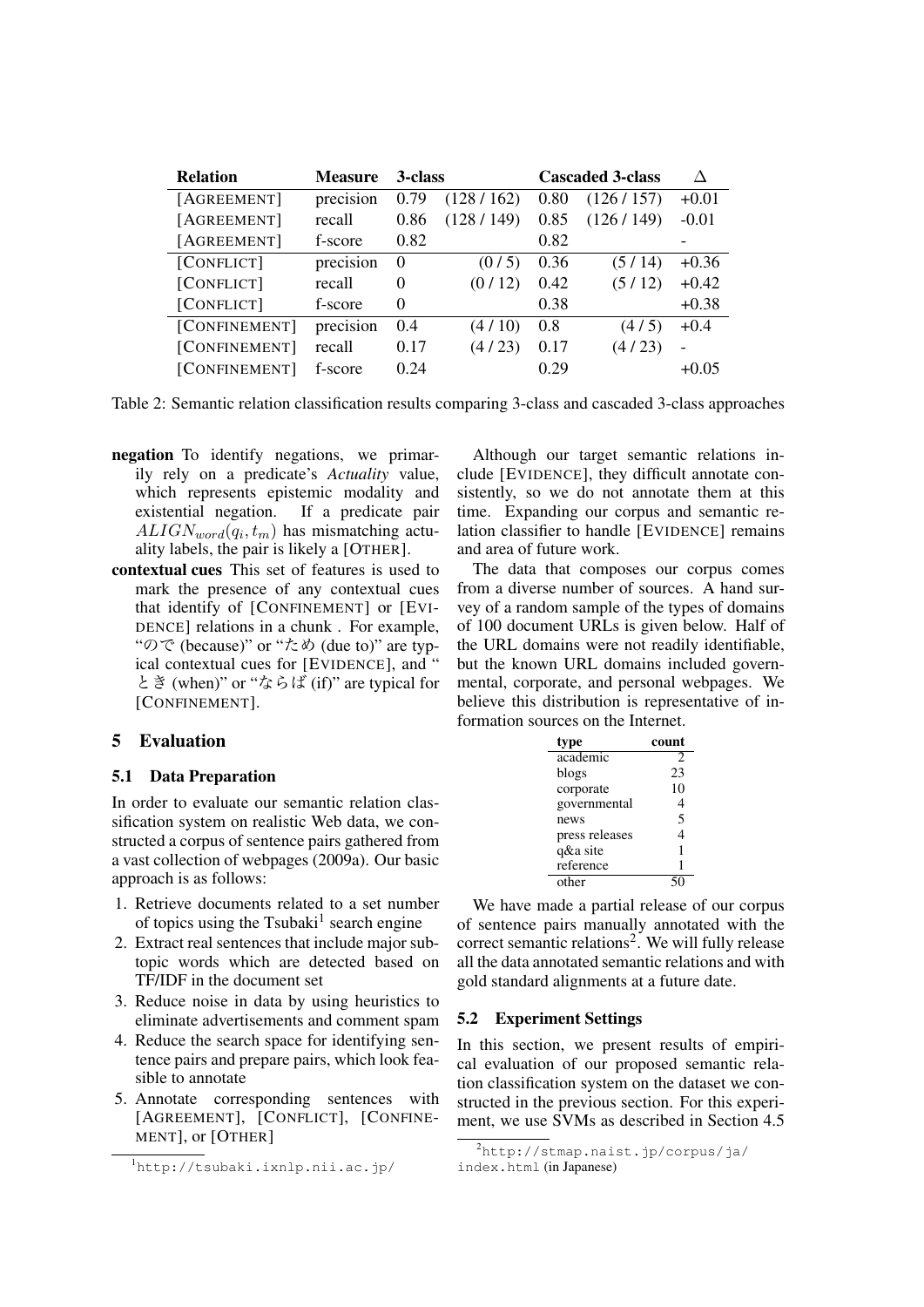to classify semantic relations into one of the four classes: [AGREEMENT], [CONFLICT], [CON-FINEMENT], or [OTHER] in the case of no relation. As data we use 370 sentence pairs that have been manually annotated both with the correct semantic relation and with gold standard alignments. Annotations are checked by two native speakers of Japanese, and any sentence pair where annotation agreement is not reached is discarded. Because we have limited data that is annotated with correct alignments and semantic relations, we perform five-fold cross validation, training both the structural aligner and semantic relation classifier on 296 sentence pairs and evaluating on the held out 74 sentence pairs. The figures presented in the next section are for the combined results on all 370 sentence pairs.

#### 5.3 Results

We compare two different approaches to classification using SVMs:

- 3-class semantic relations are directly classified into one of [AGREEMENT], [CONFLICT], and [CONFINEMENT] with all features described in 4.5
- cascaded 3-class semantic relations are first classified into one of [AGREEMENT], [CON-FLICT] without contextual cue features. Then an additional judgement with all features determines if [AGREEMENT] and [CONFLICT] should be reclassified as [CONFINEMENT]

Initial results using the 3-class classification model produced high f-scores for [AGREE-MENT] but unfavorable results for [CONFLICT] and [CONFINEMENT]. We significantly improved classification of [CONFLICT] and [CON-FINEMENT] by adopting the cascaded 3-class model. We present these results in Table 2 and successfully recognized examples in Table 1.

### 6 Discussion and Error Analysis

We constructed a prototype semantic relation classification system by combining the components described in the previous section. While the system developed is not domain-specific and capable of accepting queries on any topic, we evaluate its semantic relation classification on several queries that are representative of our training data.

Figure 3 shows a snapshot of the semantic relation classification system and the various semantic relations it recognized for the query.

|           | <b>Baseline</b> | Structural<br>Alignment | Upper-bound |
|-----------|-----------------|-------------------------|-------------|
| Precision | 0.44            | 0.52                    | 0.74        |
|           | (56/126)        | (96/186)                | (135/183)   |
| Recall    | 0.30            | 0.52                    | 0.73        |
|           | (56/184)        | (96/184)                | (135/184)   |
| F1-score  | 0.36            | 0.52                    | 0.74        |

Table 3: Comparison of lexical, structural, and upper-bound alignments on semantic relation classification

In the example (6), recognized as [CONFINE-MENT] in Figure 3, our system correctly identified negation and analyzed the description "Xylitol alone can not completely" as playing a role of requirement.

- (6) a. キシリトールは虫歯予防に効果がある (Xylitol is effective at preventing cavities.)
	- b. キシリトールだけでは完全な予防は出 来ません (Xylitol alone can not completely prevent cavities.)

Our system correctly identifies [AGREE-MENT] relations in other examples about reduced water from Table 1 by structurally aligning phrases like "promoting good health" and "supports the health" to "good for the health."

These examples show how resources like (Matsuyoshi et al., 2010) and WordNet (Bond et al., 2008) have contributed to the relation classification improvement of structural alignment over them baseline in Table 3. Focusing on similarity of syntactic and semantic structures gives our alignment method greater flexibility.

However, there are still various examples which the system cannot recognized correctly. In examples on cavity prevention, the phrase "effective at preventing cavities" could not be aligned with "can prevent cavities" or "good for cavity prevention," nor can "cavity prevention" and "cavity-causing bacteria control."

The above examples illustrate the importance of the role played by the alignment phase in the whole system's performance.

Table 3 compares the semantic relation classification performance of using lexical alignment only (as the baseline), lexical alignment and structural alignment, and, to calculate the maximum possible precision, classification using correct alignment data (the upper-bound). We can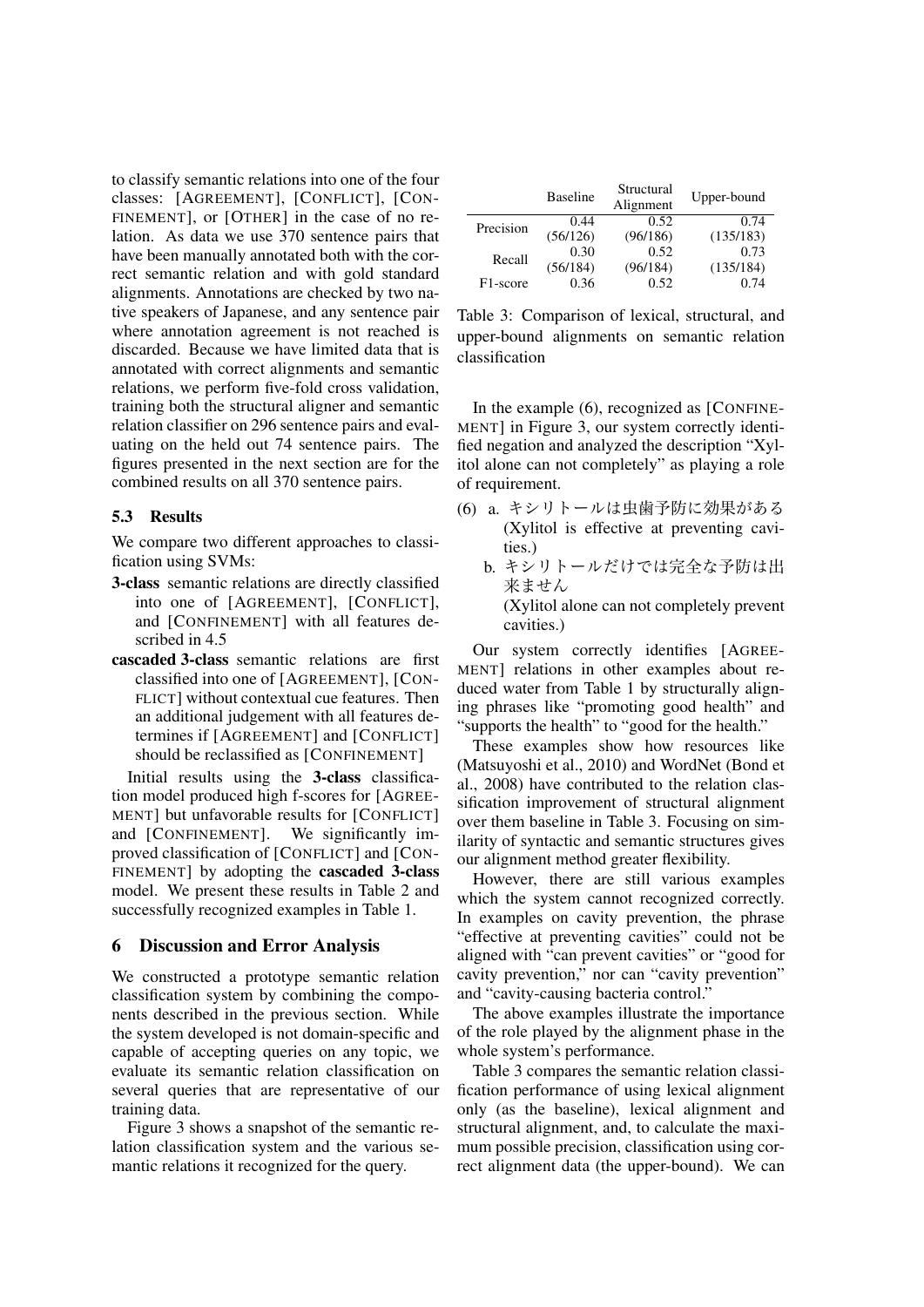

Figure 3: Alignment and classification example for the query *"Xylitol is effective at preventing cavities."*

see that structural alignment makes it possible to align more words than lexical alignment alone, leading to an improvement in semantic relation classification. However, there is still a large gap between the performance of structural alignment and the maximum possible precision. Error analysis shows that a big cause of incorrect classification is incorrect lexical alignment. Improving lexical alignment is a serious problem that must be addressed. This entails expanding our current lexical resources and finding more effective methods of apply them in alignment.

The most serious problem we currently face is the feature engineering necessary to find the optimal way of applying structural alignments or other semantic information to semantic relation classification. We need to conduct a quantitative evaluation of our current classification models and find ways to improve them.

### 7 Conclusion

Classifying and identifying semantic relations between facts and opinions on the Web is of utmost importance to organizing information on the Web, however, this requires consideration of a broader set of semantic relations than are typically handled in RTE, CST, and similar tasks. In this paper, we introduced a set of cross-sentential semantic relations specifically designed for this task that apply over both facts and opinions. We presented a system that identifies these semantic relations in Japanese Web texts using a combination of lexical, syntactic, and semantic information and evaluated our system against data that was manually constructed for this task. Preliminary evaluation showed that we are able to detect [AGREEMENT] with high levels of confidence. Our method also shows promise in [CONFLICT] and [CONFINEMENT] detection. We also discussed some of the technical issues that need to be solved in order to identify [CONFLICT] and [CONFINEMENT].

#### Acknowledgments

This work is supported by the National Institute of Information and Communications Technology Japan.

### References

- Bond, Francis, Hitoshi Isahara, Kyoko Kanzaki, and Kiyotaka Uchimoto. 2008. wordnet using multiple existing wordnets. In *Proc. of the 6th International Language Resources and Evaluation (LREC'08)*.
- Dagan, Ido, Oren Glickman, and Bernardo Magnini. 2005. The pascal recognising textual entailment challenge. In *Proc. of the PASCAL Challenges Workshop on Recognising Textual Entailment*.
- Etoh, Junji and Manabu Okumura. 2005. Crossdocument relationship between sentences corpus.